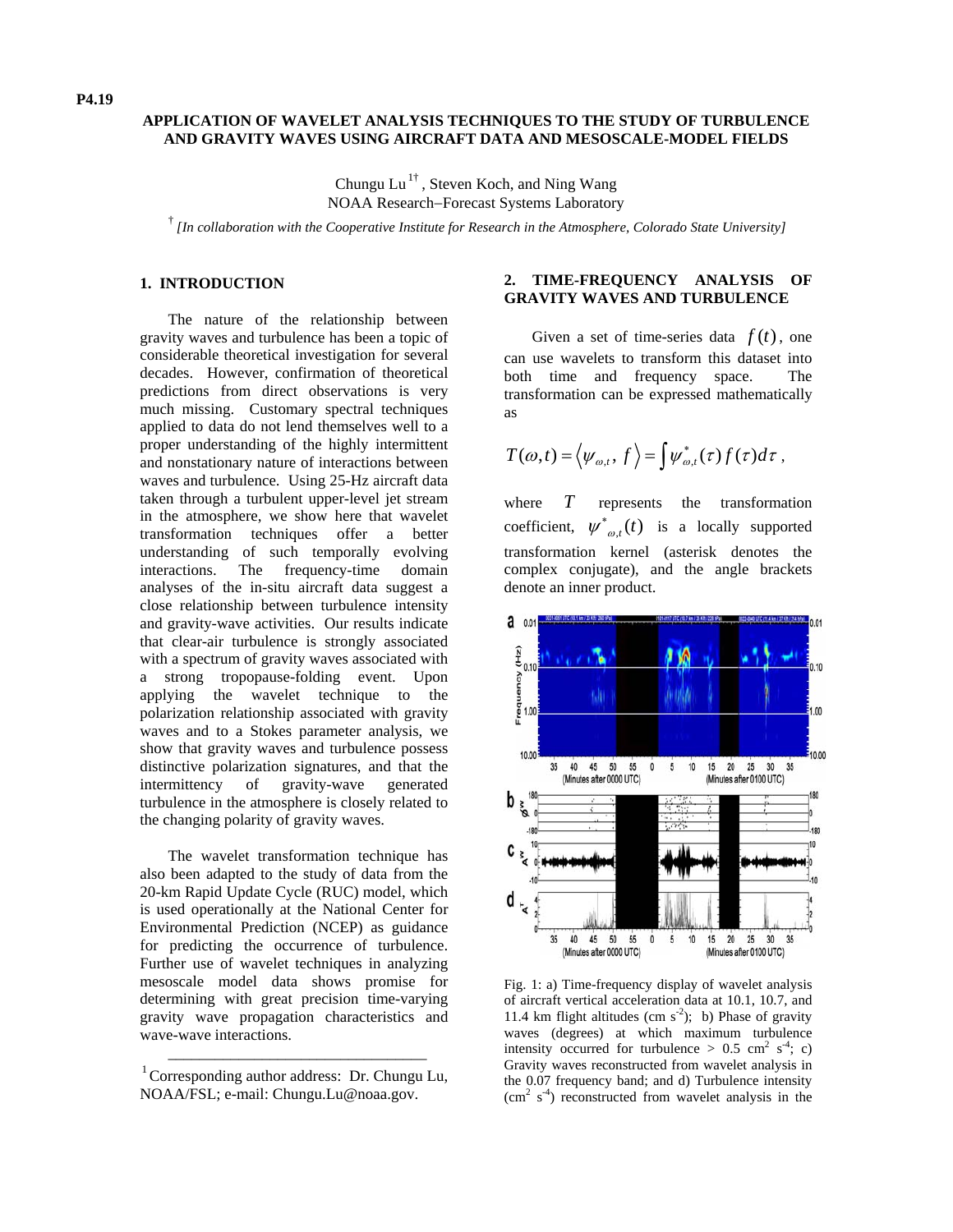0.65 Hz frequency band. Background noise level of wavelet amplitudes is depicted by blue, with increasing intensity shown by yellow and red shading. Black segments indicate times when the aircraft was going through maneuvers (primarily changes in altitude) that invalidated the measurements.

Figure 1 shows the wavelet analysis of vertical acceleration field (ACINS) observed by the NOAA G-IV aircraft during the SCATCAT field experiment (see details in Koch et al. 2004). Fig. 1a presents the wavelet power of ACINS as function of both time and frequency. One can see that two types of signals are apparent in this time-frequency analysis. The fast signals occurred in the spectral region approximately greater than 0.1 Hz with a typical spatial scale on an order of a few hundred meters (converted using the constant aircraft speed of  $230 \text{ m s}^{-1}$ ).



Fig. 2: Cross spectra for the zonal  $(u)$  and meridional  $(v)$  velocities: a) transformed coherency between  $u$  and  $v$ ; and b) the phase-difference between  $u$  and  $v$ . Peaks of the coherency spectrum above the dashed line are 95% statistically significant, and the error-bars in the phase diagram represent 95% confidence intervals for the computed phase difference (at the center of each circle).

This type of signal displayed some intermittency patterns, and did not show a strong frequency selection. The time during which these signals occurred is consistent with the time of the MOG (moderate-or-greater) turbulence report by the pilots. Therefore, from their scales, intermittency patterns, and occurrence time, we may confidently determine that these signals are of the clear-air turbulence type. The slow signals occurred mostly in the spectral region of 0.01−0.1 Hz with the spatial scale on the order of

a few kilometers to tenth of kilometers. In contrast to the fast signals, the slow signals showed strong frequency selections. By analyzing their polarization signatures (see next two sections), we determine that these slow signals are clearly related to the gravity-wave activities.

With further examination of this timefrequency diagram, one can see that the occurrence of the fast signals (turbulence) seems to be closely related to the strong surges of the slow signals (gravity waves). This picture provides a direct observational evidence for the interaction of turbulence and gravity waves, which is not available from the traditional spectral analysis.

## **3. RETRIEVAL OF GRAVITY WAVES USIING CROSS-SPECTRAL ANALYSIS AND WAVELET TRANSFORMATION**

In the real world, gravity waves generally possess transient (local) characteristics, i.e., the wave amplitude and phase can be functions of time and space.



Fig. 3: Wavelet transformations of *u* (black curve), *v* (blue curve), and  $\theta$  (red curve) for a monochromatic gravity wave (frequency  $= 0.012$  Hz). a) Normalized power (squared amplitude); b) Phase for *u* and *v*; c) Phase for *v* and  $\theta$ . Time is minutes after 0000 UTC 18 February 2001.

To completely reconstruct a wave, one not only needs to exactly determine wave frequency (wavenumber), but also needs to locate the timespatial variability of wave amplitude and phase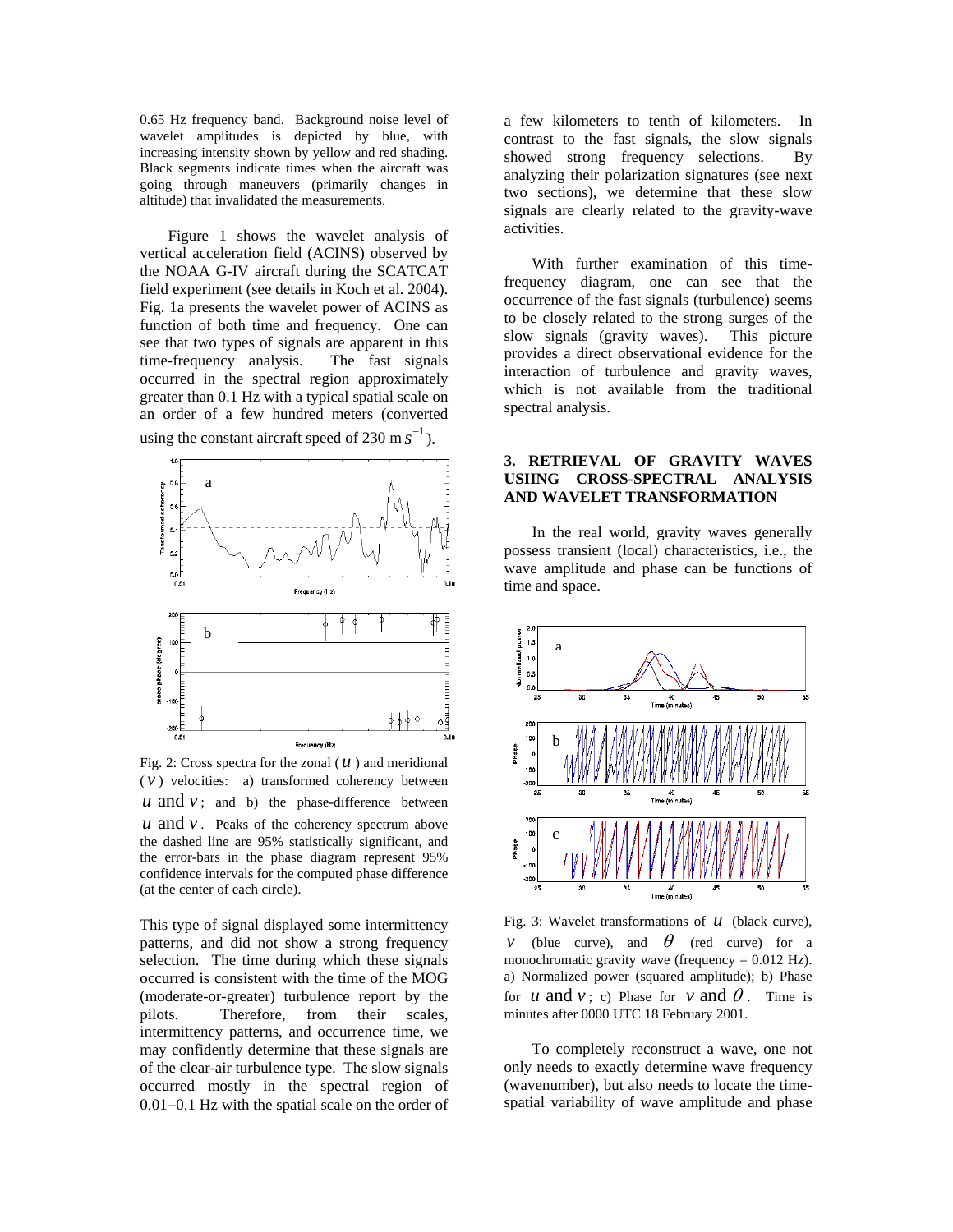(Lu et al. 2004a). Therefore, we propose a combined use of the cross-spectral method, which, in conjunction with gravity-wave polarization theory, determines a wave frequency or wavenumber (an example is given in Fig. 2a and 2b), and wavelet analysis, which determines the wave's amplitude and phase as functions of time and space (an example is presented in Fig. 3a-3c), to fully discern a gravity wave from a complex set of data.

Fig. 1c shows a band of monochromatic gravity waves reconstructed using this proposed method. Fig. 1b displays the phases of these waves as functions of time. Fig. 1d shows the intensity of turbulent events retrieved from the same aircraft data.

# **4. STOKES PARAMETER ANALYSIS USING WAVELET-BASED CROSS SPECTRA**

For partially polarized waves, the Stokes parameter analysis provides an averaged view of wave polarization properties, including the coherency, the degree of polarization, the major axis orientation angle of the polarization ellipse, and the phase difference angle. Because of the nature of dual-space tractability of wavelet transformation, one could develop a waveletbased cross-spectral analysis scheme, which is ideal for the calculation of the set of Stokes parameters.

We applied this wavelet-based cross-spectral analysis package to a set of zonal  $(u)$  and meridional  $(v)$  winds from the aircraft in-situ observations. In Fig. 4, we plot the degree of polarization (panel a) and major axis (panel b) in the time-averaged view. From this figure one can see that there exist two distinctively different spectral regions, which correspond to gravity waves and turbulence, respectively. In the gravity-wave spectrum, ranging from 0.01 to approximately 0.2 Hz, polarization displayed a strong frequency selection. The degree of polarization is high (over 60% for instance) for only three waves (with frequency around 0.01, 0.06, and 0.15 Hz). Corresponding to these three waves, the horizontal wave vector (the orientation of major axis) consistently points to

 $-50^{\circ}$  off the zonal direction. In the turbulence spectrum, which is in the region greater than 0.2 Hz, the polarization is very high persistently over

the whole spectrum (excluding the transition region). The horizontal wave vector had an abrupt shift about  $90^\circ$  clockwise from that of the gravity wave, to about  $30^{\circ} - 40^{\circ}$  of the zonal direction.



Fig. 4: The degree of polarization and the orientation of the major axis (points to the direction of horizontal wave vector) as functions of frequency, computed from the set of Stokes parameters. The error bars indicate confidence intervals of the analyses (plus/minus two times the standard deviation of the time mean divided by the sample size).

Figure 5a and 5b show the coherency and phase difference spectra. The coherency spectrum looks very similar to the spectrum of degree of polarization (Fig. 4a). The gravitywave phase spectrum presents a clear polarization feature: all phase angles are clustered around  $\pm 180^\circ$ . The turbulence phase clustered around  $\pm 180^\circ$ . The turbulence phase<br>spectrum, all at about  $0^\circ$ , indicates a completely different phase relationship between *u* and *v* (in phase) compared with that for gravity waves (out of phase).

Localization of polarization properties of gravity waves and gravity wave-induced turbulence in time and space can be achieved by wave-averaging auto-spectra and cross-spectra of wavelet transformed horizontal winds. This technique has been discussed in detail in Lu et al. (2004b).

## **5. GRAVITY-WAVE ANALYSIS USING 2D SPATIAL WAVELET**

In order to accurately determine mesoscale gravity-wave propagation as well as wave scale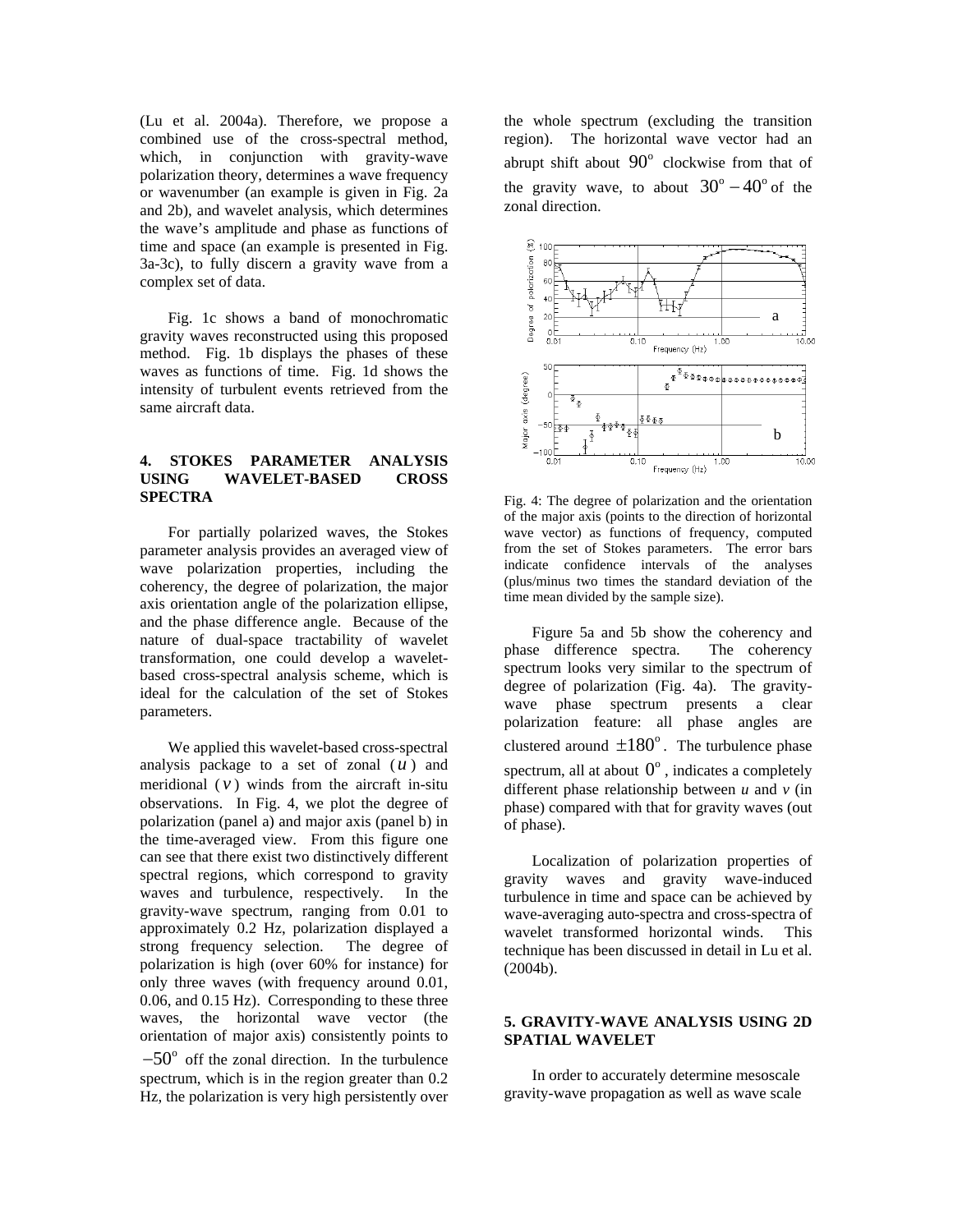

Fig. 5: Same as Fig. 4, except for the coherency and the phase difference between *u* and *v*.

interaction, we also developed a 2D spatial wavelet package. The application of this 2D wavelet scheme for mesoscale model data is able to display clear wave propagation patterns and separate waves of various scales.

Figure 6 shows the wavelength-spatial analysis of vertical velocity from NOAA Rapid Update Cycle (RUC) mesoscale model output. The analysis indicated that there exists a train of gravity waves of 300-km scale associated with an upper-level jet streak and a tropopausefolding event. With a series of different wavelength-scale analyses, one could construct a wavelet-based Hovmöller diagram to display an episode of mesoscale gravity-wave activity. Such a wavelet-based Hovmöller diagram can display both wave propagation features as well as wave scale interaction.

## **6. SUMMARY**

In this paper, we have demonstrated several application studies using the wavelet technique to analyze aircraft observations and mesoscale model data, in relation to gravity waves and clear-air turbulence problems. The results from these studies indicate that the wavelet is a powerful analysis tool, especially for a set of data representing phenomena such as turbulence and gravity waves that are highly intermittent and nonstationary in nature. The time-frequency analysis provided by the wavelet transformation gives direct evidence of interaction between turbulence and gravity waves in the upper troposphere. The combined use of the crossspectral method and wavelet transformation can retrieve a set of gravity waves with temporal and spatial variability. Wavelet-based cross-spectra are ideal for the calculation of the set of Stokes parameters, which lead to a better understanding of polarization properties of gravity waves and gravity wave-induced turbulence. The application of a 2D spatial wavelet transformation to mesoscale model data showed promising results in extracting gravity waves with accurate wave propagation and scale interaction information.



Fig. 6: 2D wavelet analysis of vertical velocity field from RUC model simulation of SCATCAT case.

*Acknowledgments*. The authors are grateful to B. Jamison for assistance with NOAA G-IV aircraft data and NOAA RUC model data, to Ed Tollerud for the NOAA internal review, and to Nita Fullerton and Susan Carsten for technical editing. This research is in response to requirements and funding by the Federal Aviation Administration (FAA). The views expressed are those of the authors and do not necessarily represent the official policy or position of the FAA.

#### **References**

Koch S., B. Jamison, C. Lu, T. Smith, E. Tollerud, N. Wang, T. Lane, M. Shapiro, D. Parrish, and O. Cooper, 2004: Turbulence and gravity waves within an upper-level front. Submitted to *J. Atmos. Sci*.

Lu, C., S. Koch, and N. Wang, 2004a: Determination of temporal and spatial characteristics of gravity waves using cross-